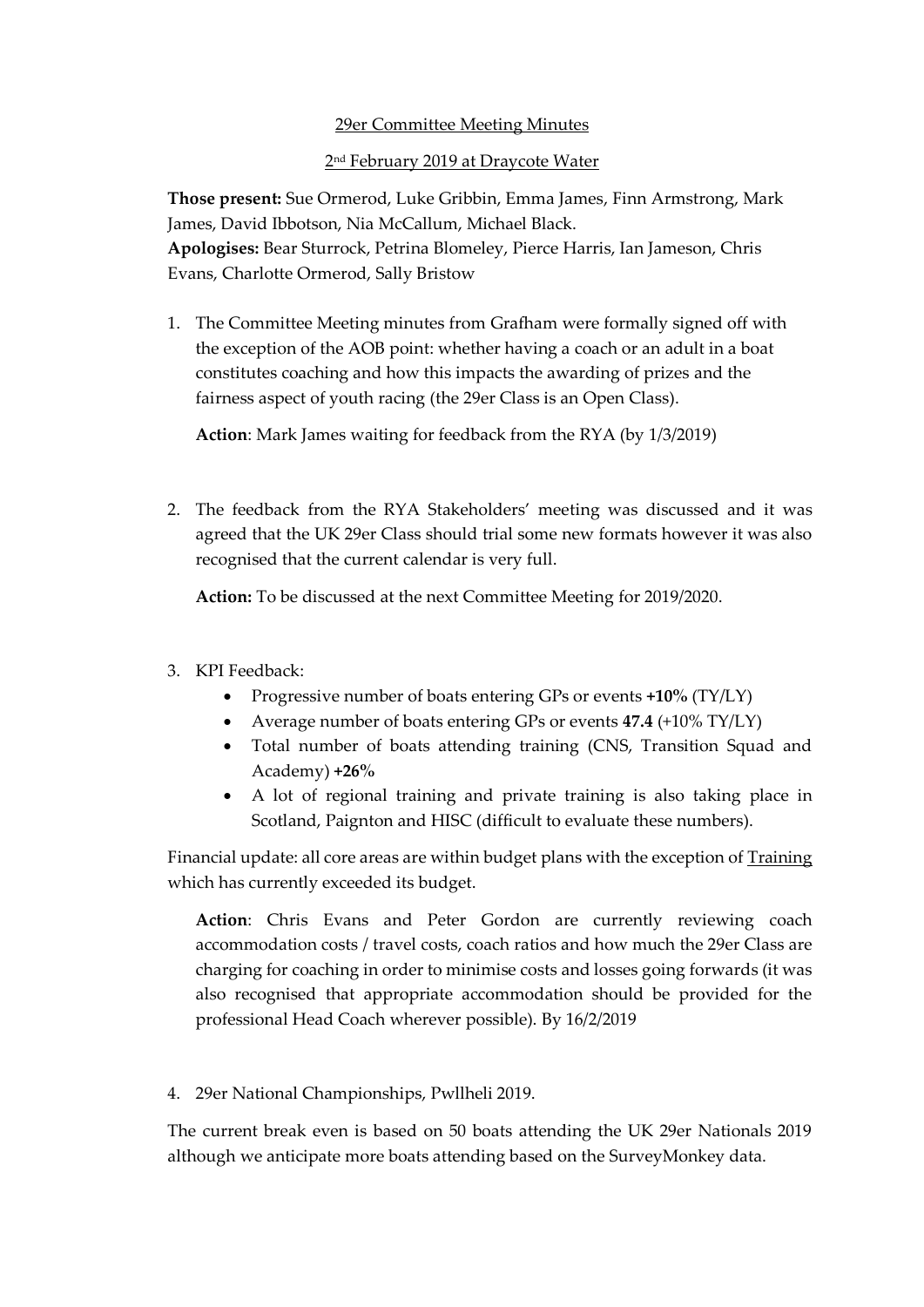## **Actions:**

- Marquee vs atrium for the Gala Dinner (can the atrium be decorated to make it more attractive?) (David Ibbotson)
- Might Neil Pryde be able to fund a gift t shirt for the sailors? (Nia McCallum)
- Measurer and Safety Lead roles need to be filled. (Sue Ormerod)
- VR rib to be paid by Neil Pryde (Nia McCallum)
- Update at next Committee Meeting (David Ibbotson).
- 5. GP Events

Mark James updated the Committee on the 2019/20 events; he is waiting for confirmation for the following: date for Northern Championships, venue for Southern Sprints and venues for GP5 and GP6.

The final programme will be published as soon as these dates are confirmed.

It was agreed that the UK 29er Class would formally align itself with the new International Class RMGs.

These include the following points:

- Maximum wind the international document has the same upper wind limit of winds averaging more than 25 knots or with gusts over 30 knots, but adds the caveat that the average should be reduced to 22 knots in rough sea conditions.
- Minimum wind similarly the lower limit is increased to 6 knots in rough seas. Again, a recognition of the reality of sailing 29er in rough seas.
- Minimum age 12 years (advisory only, currently not an issue in the UK, any sailor under 12 years would have to get explicit permission from the UK 29er Committee to sail.)
- Leeward Gate Size increase the gate size from 35-45 to 50m.
- Starting slightly clearer guidance on the use of U / Black flags.
- Water depth there is a new advisory guideline that racing should be in depths over 8m to avoid damaging masts in the event of a capsize.

**Action:** Mark James to update UK 29er Class MEIs (by 1/3/2019)

- 6. Support of UK sailors at 29er World Championships and European World Championships 2019.
	- UK 29er Class to facilitate transport with Sailboat Deliveries; contracts and bookings will be direct with Sailboat Deliveries.
	- Emsworth → Gydnia → Pwllheli £900 per boat (inc. VAT) 9 boats minimum
	- Pwllheli  $\rightarrow$  Arco  $\rightarrow$  Emsworth £800 per boat (inc. VAT two potential trailers 9 boats and 10 boats.)